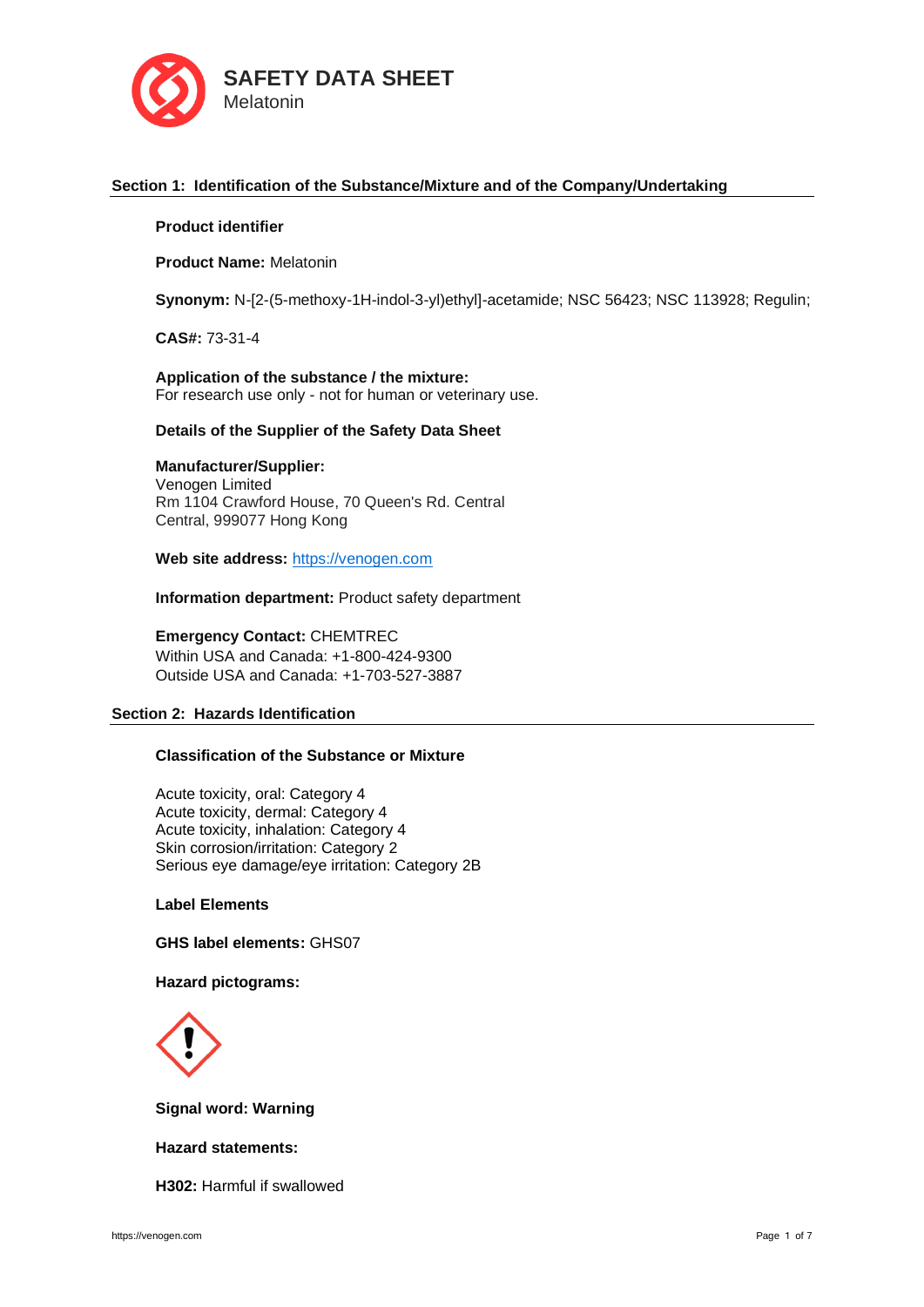

**H312:** Harmful in contact with skin **H332:** Harmful if inhaled **H315:** Causes skin irritation **H320:** Causes eye irritation

## **Precautionary Statements P-Codes**

**Prevention:** P264, P270, P280

**Response:** P301, P302, P304, P305, P312, P313, P321, P322, P330, P332, P337, P338, P340, P351, P352, P362, P363

**Disposal:** P501

## **Section 3: Composition/Information on Ingredients**

**CAS #:** 73-31-4

**Description:** Melatonin

**Concentration:** 100%

### **Section 4: First Aid Measures**

## **Description of First Aid Measures**

**In case of inhalation:** Supply fresh air; get medical attention if symptoms occur.

**In case of skin contact:** Immediately wash skin with soap and plenty of water for at least 15 minutes. Remove contaminated clothing. Get medical attention if symptoms occur. Wash clothing before reuse.

**In case of eye contact:** Hold eyelids apart and flush eyes with plenty of water for at least 15 minutes. Have eyes examined and tested by medical personnel.

**In case of Ingestion:** Wash out mouth with water provided person is conscious. Never give anything by mouth to an unconscious person. Get medical attention. Do NOT induce vomiting unless directed to do so by medical personnel.

**Information for doctor:** Most important symptoms and effects, both acute and delayed. May cause anemia, cough, CNS depression, drowsiness, headache, heart damage, lassitude (weakness, exhaustion), liver damage, narcosis, reproductive effects, teratogenic effects. No further relevant information available.

**Indication of any immediate medical attention and special treatment needed:**  Get medical attention.

#### **Section 5: Fire Fighting Measures**

#### **Extinguishing media**

**Suitable extinguishing agents:** Use fire fighting measures that suit the environment. A solid water stream may be inefficient.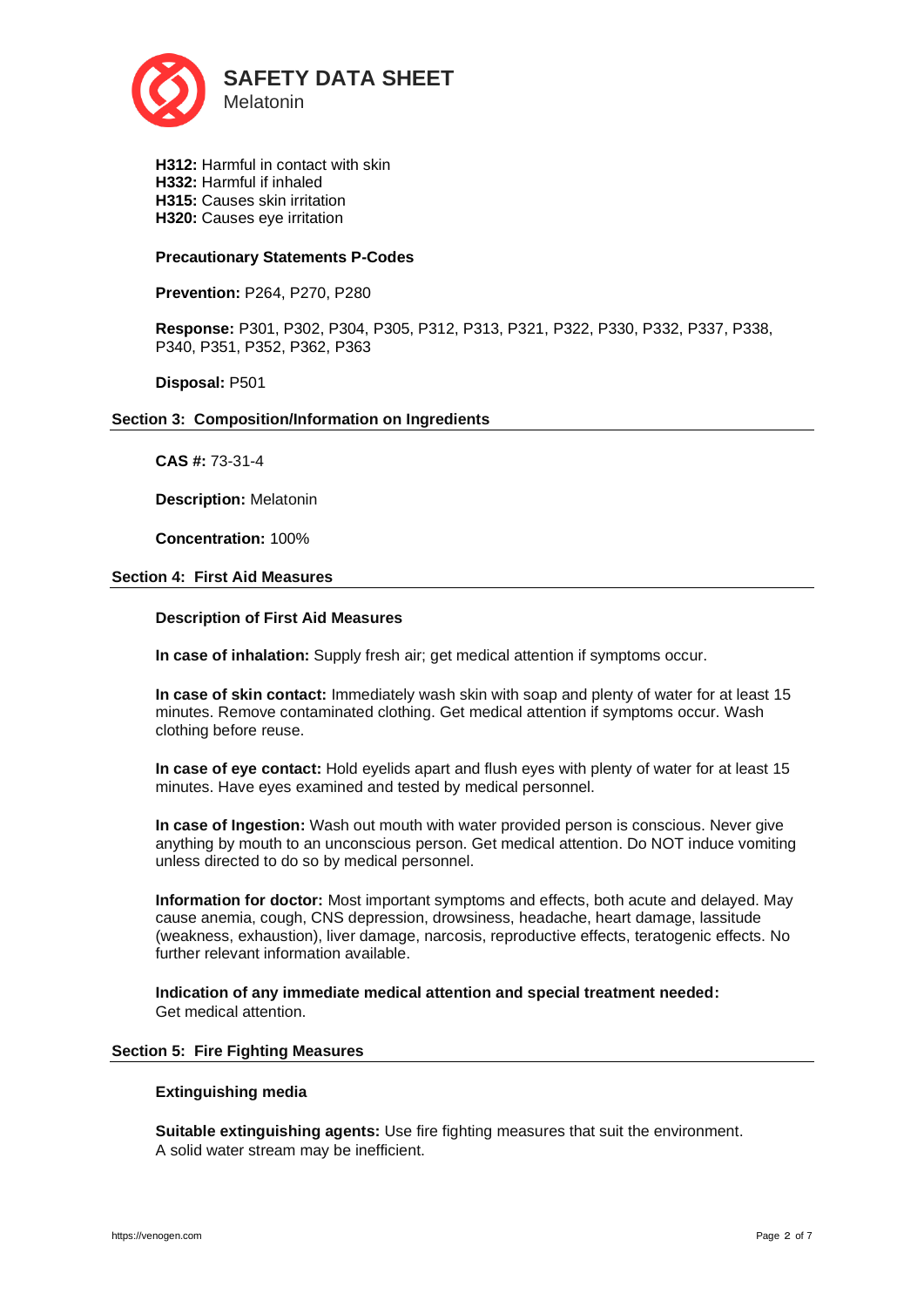

**Special hazards arising from the substance or mixture:** No further relevant information available.

**Advice for firefighters:** No further relevant information available.

**Protective equipment:** Wear self-contained breathing apparatus pressure-demand (NIOSH approved or equivalent), and full protective gear to prevent contact with skin and eyes.

### **Section 6: Accidental Release Measures**

### **Protective Precautions, Protective Equipment, and Emergency Procedures:**

Avoid raising and breathing dust, and provide adequate ventilation. As conditions warrant, wear a NIOSH approved self-contained breathing apparatus, or respirator, and appropriate personal protection (rubber boots, safety goggles, and heavy rubber gloves).

**Environmental Precautions:** Do not allow to enter sewers/ surface or ground water.

#### **Methods and Material For Containment and Cleaning Up:**

Contain spill and collect, as appropriate. Transfer to a chemical waste container for disposal in accordance with local regulations.

### **Reference to other sections**

See Section 7 for information on safe handling. See Section 8 for information on personal protection equipment. See Section 13 for disposal information.

#### **Section 7: Handling and Storage**

#### **Precautions for safe handling:**

Avoid breathing dust/fume/gas/mist/vapours/spray. Avoid prolonged or repeated exposure.

**Conditions for safe storage, including any incompatibilities:** Keep container tightly closed. Store in accordance with information listed on [https://venogen.com.](https://venogen.com/)

**Requirements to be met by storerooms and receptacles:** No special requirements.

**Information about storage in one common storage facility:** Not required.

**Further information about storage conditions:** None.

**Specific end use:** No further relevant information available.

#### **Section 8: Exposure Controls/Personal Protection**

**Additional information about design of technical systems:** No further data; see item 7.

### **Control parameters**

#### **Components with limit values that require monitoring at the workplace:**

The following constituent is the only constituent of the product which has a PEL, TLV or other recommended exposure limit. At this time, the remaining constituent has no known exposure limits.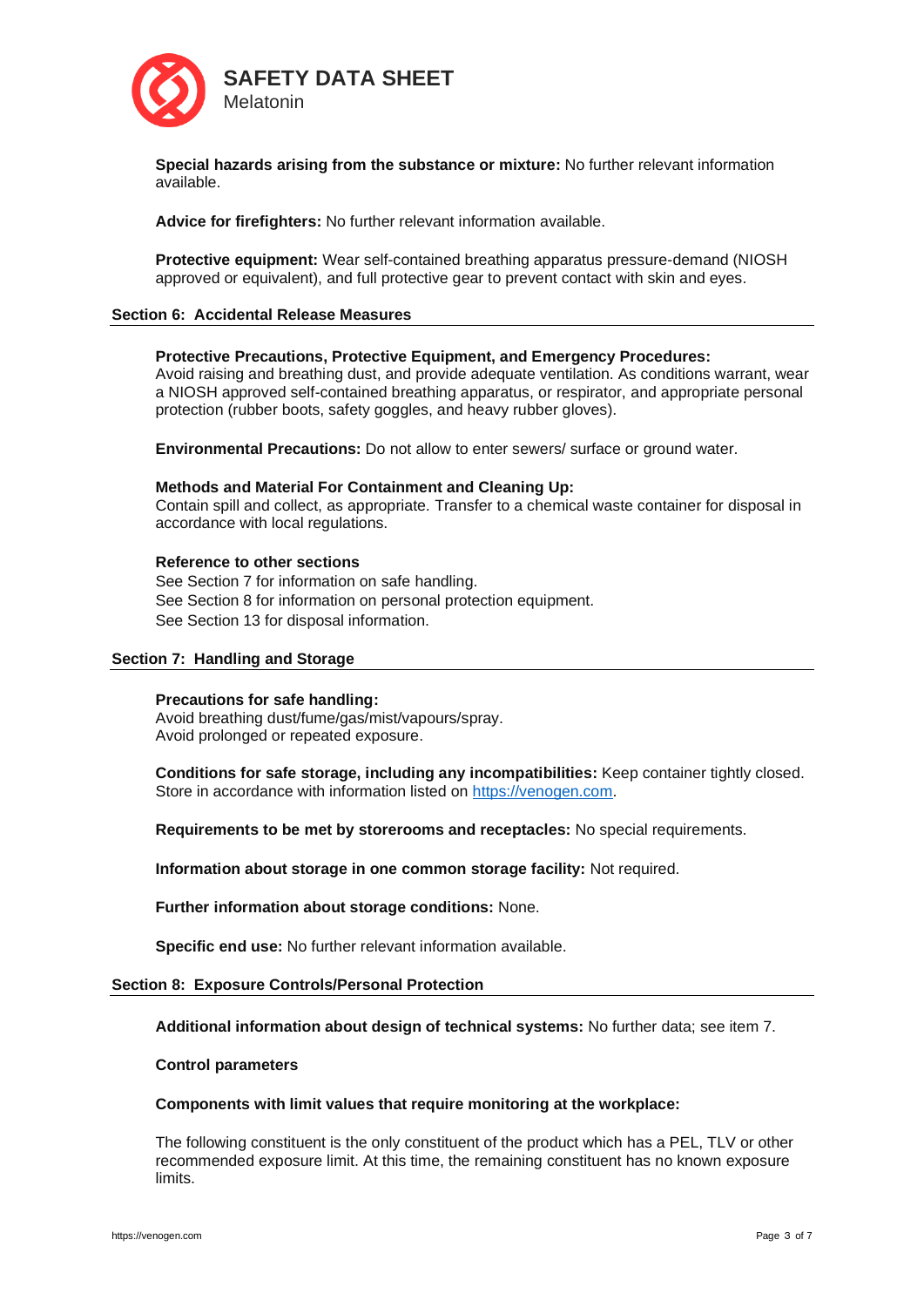

The following constituents are the only constituents of the product which have a PEL, TLV or other recommended exposure limit. At this time, the remaining constituent has no known exposure limits.

**Engineering Controls (Ventilation etc.):** Use process enclosures, local exhaust ventilation, or other engineering controls to control airborne levels below recommended exposure limits.

## **Exposure controls**

### **Personal protective equipment:**

**General protective and hygienic measures:** The usual precautionary measures for handling chemicals should be followed.

### **Protective Clothing:** Lab coat

**Respiratory Equipment (Specify Type):** NIOSH approved respirator, as conditions warrant.

**Protection of hands:** Use Compatible chemical-resistant gloves. The glove material has to be impermeable and resistant to the product/ the substance/ the preparation. Due to missing tests no recommendation to the glove material can be given for the product/ the preparation/ the chemical mixture. Selection of the glove material on consideration of the penetration times, rates of diffusion and the degradation.

**Material of gloves:** The selection of the suitable gloves does not only depend on the material, but also on further marks of quality and varies from manufacturer to manufacturer.

**Penetration time of glove material:** The exact break through time has to be found out by the manufacturer of the protective gloves and has to be observed.

**Eye protection:** Safety glasses

**Work/Hygienic/Maintenance Practices:** Do not take internally. Facilities storing or utilizing this material should be equipped with an eyewash and a safety shower. Wash thoroughly after handling.

#### **Section 9: Physical and Chemical Properties**

### **General Information on basic physical and chemical properties**

**Appearance:** Solid **Form:** Solid **Color:** Characteristic. **Odor:** Characteristic. **Structural Formula:** C13H16N2O2 **Molecular Weight:** 232.3 **Odor threshold:** Not determined. **pH-value:** Not applicable.

#### **Change in Condition**

**Melting point/Melting range:** Not determined**. Boiling point/Boiling range:** Not determined.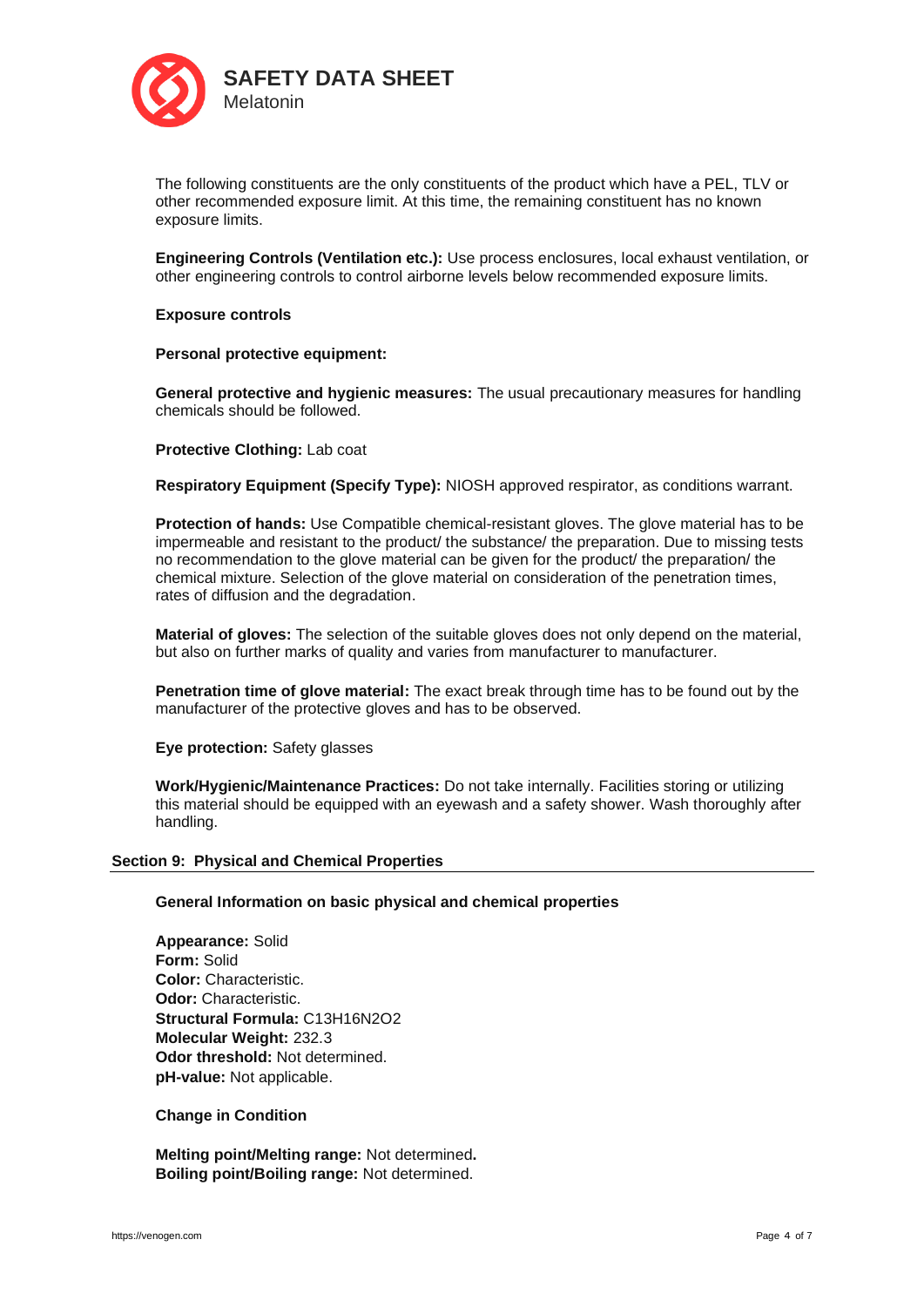

**Flash point:** Not applicable. **Flammability (solid, gaseous):** Product is not flammable. **Decomposition temperature:** Not determined. **Auto igniting:** Not determined. **Danger of explosion:** Product does not present an explosion hazard. **Explosion limits: Lower:** Not determined. **Upper:** Not determined. **Vapor pressure:** Not applicable. **Density:** Not determined. **Relative density:** Not determined. **Vapor density:** Not applicable. **Evaporation rate:** Not applicable. **Solubility in / Miscibility with Water:** Not applicable. **Partition coefficient (n-octanol/water):** Not applicable. **Viscosity: Dynamic:** Not applicable. **Kinematic:** Not applicable. **Solubility:** No data **Other information:** No further relevant information available.

## **Section 10: Stability and Reactivity**

### **Chemical stability**

**Thermal decomposition / conditions to be avoided:** No decomposition if used according to specifications.

**Possibility of hazardous reactions:** No dangerous reactions known.

**Conditions to avoid:** No further relevant information available.

**Incompatible materials:** strong acids, strong bases, strong oxidizing agents

**Hazardous decomposition products:** carbon oxides, nitrogen oxides, phosphorous oxides

**Reactivity:** No further relevant information available.

## **Section 11: Toxicological Information**

#### **Acute toxicity**

**Primary irritant effect on the skin:** Not determined. **Primary irritant effect on the eye:** Not determined. **Sensitization:** Not determined. **Additional toxicological information:** When used and handled according to specifications, the product does not have any harmful effects according to our experience and the information provided to us.

#### **Carcinogenic categories**

**IARC (International Agency for Research on Cancer):** Substance is not listed. **NTP (National Toxicology Program):** Substance is not listed. **OSHA-Ca (Occupational Safety & Health Administration):** Substance is not listed.

## **Section 12: Ecological Information**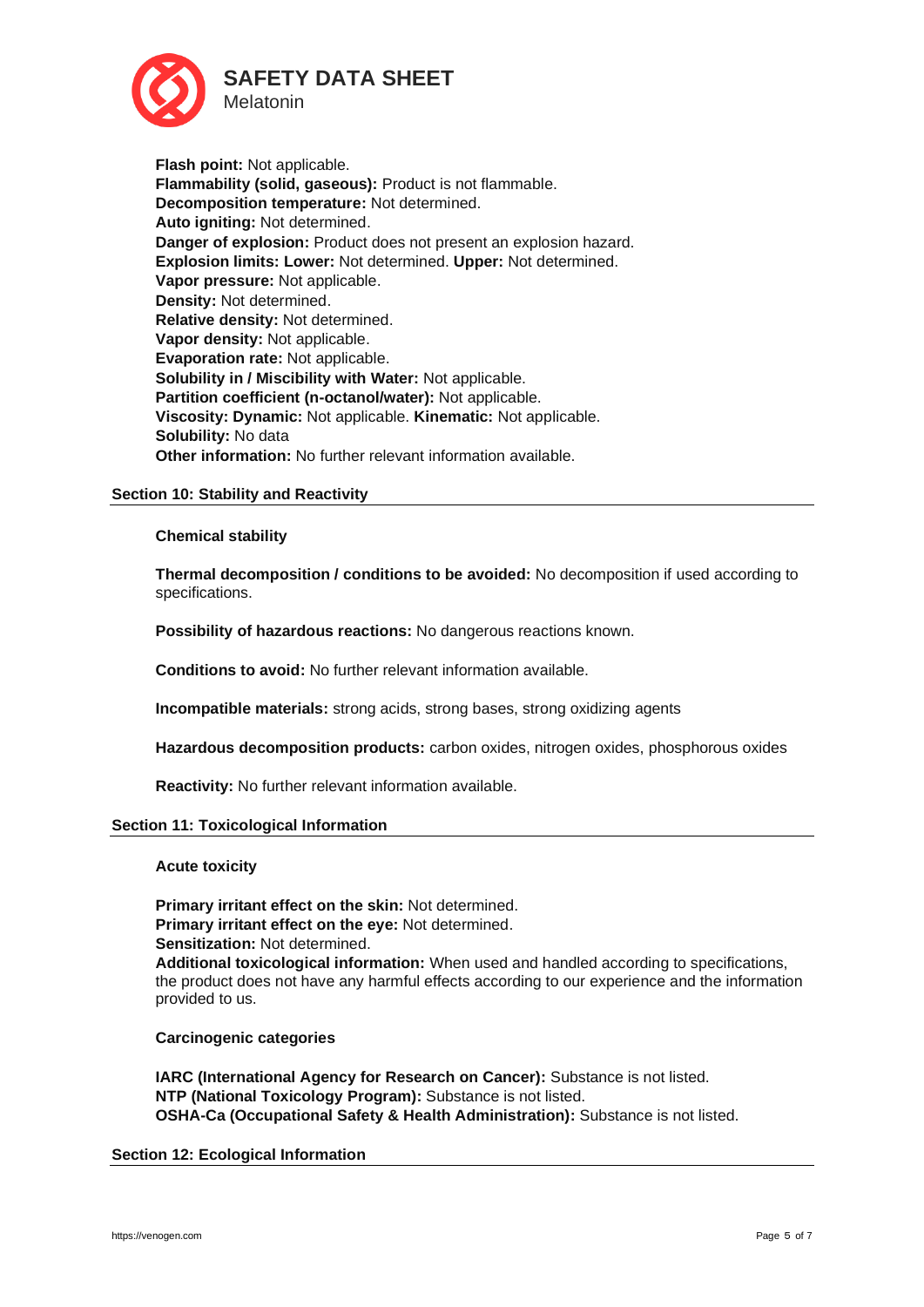

## **Toxicity**

**Aquatic toxicity:** No further relevant information available. **Persistence and degradability:** No further relevant information available.

## **Behavior in environmental systems**

**Bioaccumulative potential:** No further relevant information available. **Mobility in soil:** No further relevant information available.

# **Additional ecological information**

**General notes:** Water hazard class 1 (Self-assessment): slightly hazardous for water Do not allow undiluted product or large quantities of it to reach ground water, water course or sewage system.

**Results of PBT and vPvB assessment PBT:** No data available. **vPvB:** No data available. **Other adverse effects:** No further relevant information available.

# **Section 13: Disposal Considerations**

**Waste treatment methods Recommendation:** Smaller quantities can be disposed of with household waste.

**Uncleaned packagings Recommendation:** Disposal must be made according to official regulations.

## **Section 14: Transport Information**

**Land Transport (US DOT):** Not dangerous goods.

**Land Transport (European ADR/RID):** Not dangerous goods.

**Air Transport (ICAO/IATA):** Not dangerous goods.

## **Additional Transport Information:**

Transport in accordance with local, state, and federal regulations. When sold in quantities of less than or equal to 1 mL, or 1 g, with an Excepted Quantity Code of E1, E2, E4, or E5, this item meets the De Minimis Quantities exemption, per IATA 2.6.10. Therefore, packaging does not have to be labeled as Dangerous Goods/Excepted Quantity.

## **Section 15: Regulatory Information**

**Safety, health and environmental regulations/legislation specific for the substance or mixture**

**CAS #:** 73-31-4

**Description:** Melatonin

**Sara Section 355 (extremely hazardous substances):** Substance is not listed.